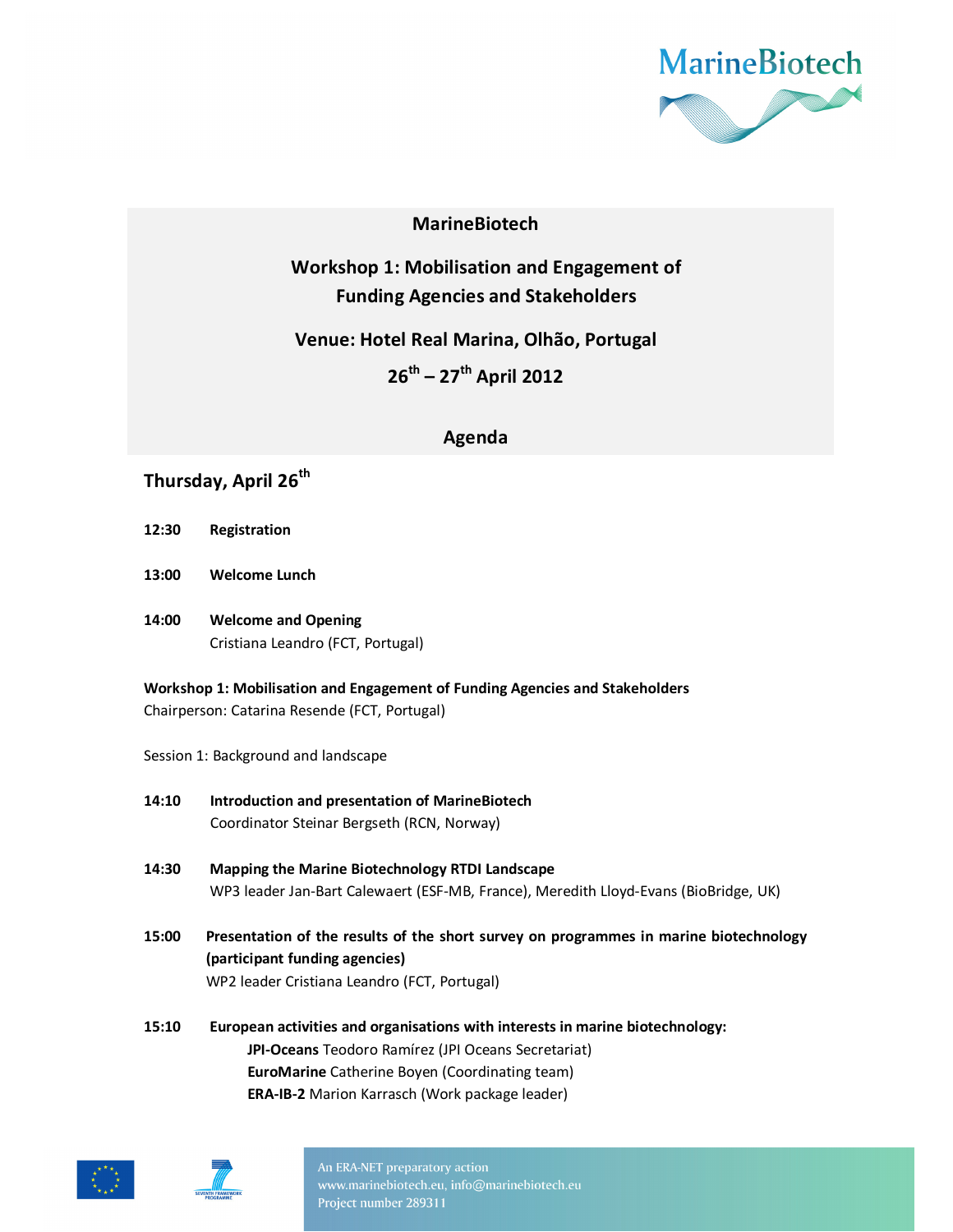

#### **15:45 Coffee break**

Session 2: The knowledge base

Chair: Adrianna Ianora (Stazione Zoologica Anton Dohrn, Italy)

- **16:00 The deep-sea frontier: Which opportunities for biotechnology?**  Prof. Ricardo Serrão Santos (U. Azores, Portugal) + Q&A
- **16:30 Bio-mining the microbial treasures of the ocean: Early drug discovery and models for Entering Pharmaceutical Pipelines**  Dr. Antje Labes (GEOMAR, Germany)

 **Marine biotechnology for aquaculture and fish and ocean health**  Prof. Anders Goksøyr (University of Bergen, Norway)

*Industrial applications in marine biotechnology*  Dr. Neil Parry (Unilever, UK)

- **17:30 Closure of day 1**
- **20:00 Working dinner**

## **Friday, April 27th**

#### **9:00 Welcome**

Session 3: Defining interests and support Chair: Coordinator Steinar Bergseth (RCN, Norway)

- **9:10 WP2: Definition of the Strategic Forum (consisting of funding agencies and strategic support organisations with interest in marine biotechnology)**  Cristiana Leandro (FCT, Portugal)
- **9:20 WP2: Definition and role of the Stakeholders Group (consisting of stakeholders with interest in marine biotechnology) Identification of**  Imke Schneemann (Norgenta, Germany)

#### **9:30 Parallel round table**

**(1) Stakeholders group: discussion of the needs of scientific community in marine biotechnology** 

Chairperson: Catherine Boyen (CNRS, France)

**(2) Strategic forum: discussion of national priorities, tentative budgets and complementarities** 

Chairperson: Katrine Shadidi (RCN, Norway)